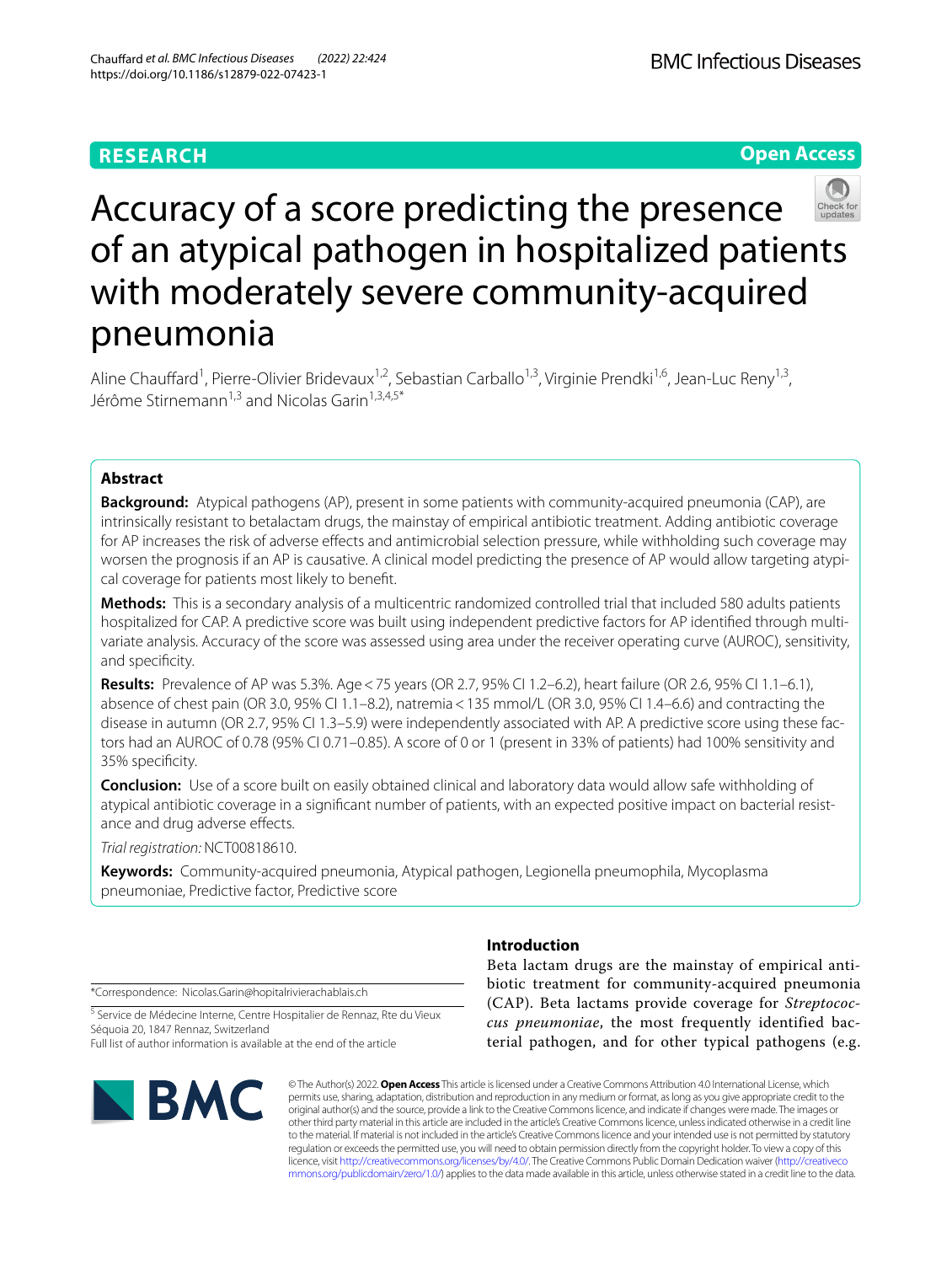*Hemophilus influenzae*; *Moraxella catarrhalis*) [[1–](#page-6-0)[3\]](#page-6-1). However other causative agents named atypical pathogens such as *Mycoplasma pneumoniae, Chlamydophila pneumoniae* and *Legionella pneumophila* are intrinsically resistant to beta lactam drugs [[4](#page-6-2)]. Atypical pathogens can usually be treated with macrolides, fluoroquinolones, or doxycycline. *S.pneumoniae* and other typical pathogens cannot be reliably discriminated from atypical pathogens on clinical presentation. [[5](#page-6-3)] The overall prevalence of CAP caused by an atypical pathogen among adults is 10–20%, with wide variations between studies  $[4, 6]$  $[4, 6]$  $[4, 6]$  $[4, 6]$ . The two more frequent atypical pathogens are *L. pneumophila* and *M. pneumoniae*, the prevalence of *C. pneumoniae* being less than 1% in recent studies [[7](#page-6-5), [8\]](#page-6-6). While *M. pneumoniae* causes mostly a mild and self-limiting disease*, L. pneumophila* can cause severe CAP [\[9,](#page-6-7) [10\]](#page-6-8).

A microbiological diagnosis is usually not available immediately upon patient's admission and the antimicrobial therapy is therefore begun empirically. Moreover, with more than half of all pneumonia not having a proven microbiological aetiology, the full course of the antibiotic treatment often remains empirical [[3](#page-6-1), [11](#page-6-9)].

Though current treatment guidelines recommend empiric coverage of both typical and atypical pathogens for severe CAP, adding empiric coverage for atypical pathogens in moderately severe CAP, i.e. patients hospitalized for pneumonia in a non-critical care setting, is left to physician's judgement. [[12](#page-6-10)–[14](#page-6-11)] Adding coverage for atypical pathogens implies combination therapy of a beta lactam with a macrolide or doxycycline, or monotherapy with a respiratory fluoroquinolone.

Thus, there is a dilemma between covering atypical pathogens in all patients with moderately severe CAP to avoid the potential severe outcome of untreated *L. pneumophila* (and to a lesser extent *M. pneumoniae*) and to shorten symptom duration, and unnecessarily broadening the antibiotic coverage, thus increasing the risk of adverse effects and promoting bacterial resistance. A simple prediction model aiming to exclude the presence of atypical pathogens based on demographic and clinical information routinely obtained upon emergency room admission would allow targeting atypical coverage towards patients most likely to benefit. While a few scores predicting the presence of *L. pneumophila* have been described, none have been published to our knowledge to predict the presence of *M. pneumoniae* in adults. We aimed to derive a score predicting the presence of *L.pneumophila* or *M.pneumoniae* from a prospective cohort of patients hospitalized for CAP.

# **Methods**

# **Population and tests**

We conducted a secondary analysis of a Swiss multicentric randomized controlled trial testing two empiric antimicrobial treatment strategies in adult patients hospitalized for moderately severe CAP from 2009 to 2013 (NCT00818610) [[15](#page-6-12)]. The study was approved by the competent ethics committee and conducted in 6 acute care hospitals, including two university hospitals from 2009 to 2013. Included patients had two or more symptoms or signs of pneumonia and a new lung infltrate demonstrated on conventional chest radiography. Patients were excluded if they had severe immunosuppression, were hospitalized during the last 14 days, lived in a nursing home, had been treated with any antibiotic in the last 48 h or had severe pneumonia (Pneumonia Severity Index (PSI) category V or direct admission to the intensive care unit).

Upon arrival, two pairs of blood cultures, a urine sample for the detection of antigens for *L. pneumophila*, and an oropharyngeal swab for the detection of *C. pneumoniae* and *M. pneumoniae* by polymerase chain reaction (PCR) were obtained for all patients. Urine samples were also tested for *S.pneumoniae* antigen detection in a majority of patients. Sputum was obtained for culture in all patients able to expectorate, and pleural fuid was sampled for culture according to recommendations. Use of specifc culture media for *Legionella sp* or PCR testing of sputum samples was done upon physician request. PCR for respiratory viruses on either sputum or oropharyngeal swab could be performed if requested by the physician in charge of the patient but were not systematic. Demographic data (including the presence of comorbidities), vital signs, the results of routinely obtained blood tests and of chest X-rays were collected prospectively according to the protocol.

#### **Defnitions**

An atypical pathogen (AP) was considered the causative agent of pneumonia if the patient had a positive culture or PCR or urinary antigen detection for *L. pneumophila*; or if the oropharyngeal swab was positive for *M. pneumoniae* in the absence of another detected bacterial pathogen. Patients with another aetiology or no identifed pathogen formed the non-atypical pathogen group (NAP).

## **Statistical analysis**

All patients were included in the analysis. We used frequencies, percentage, mean with standard deviations and median with interquartile range for descriptive purposes. Characteristics of AP and NAP patients were compared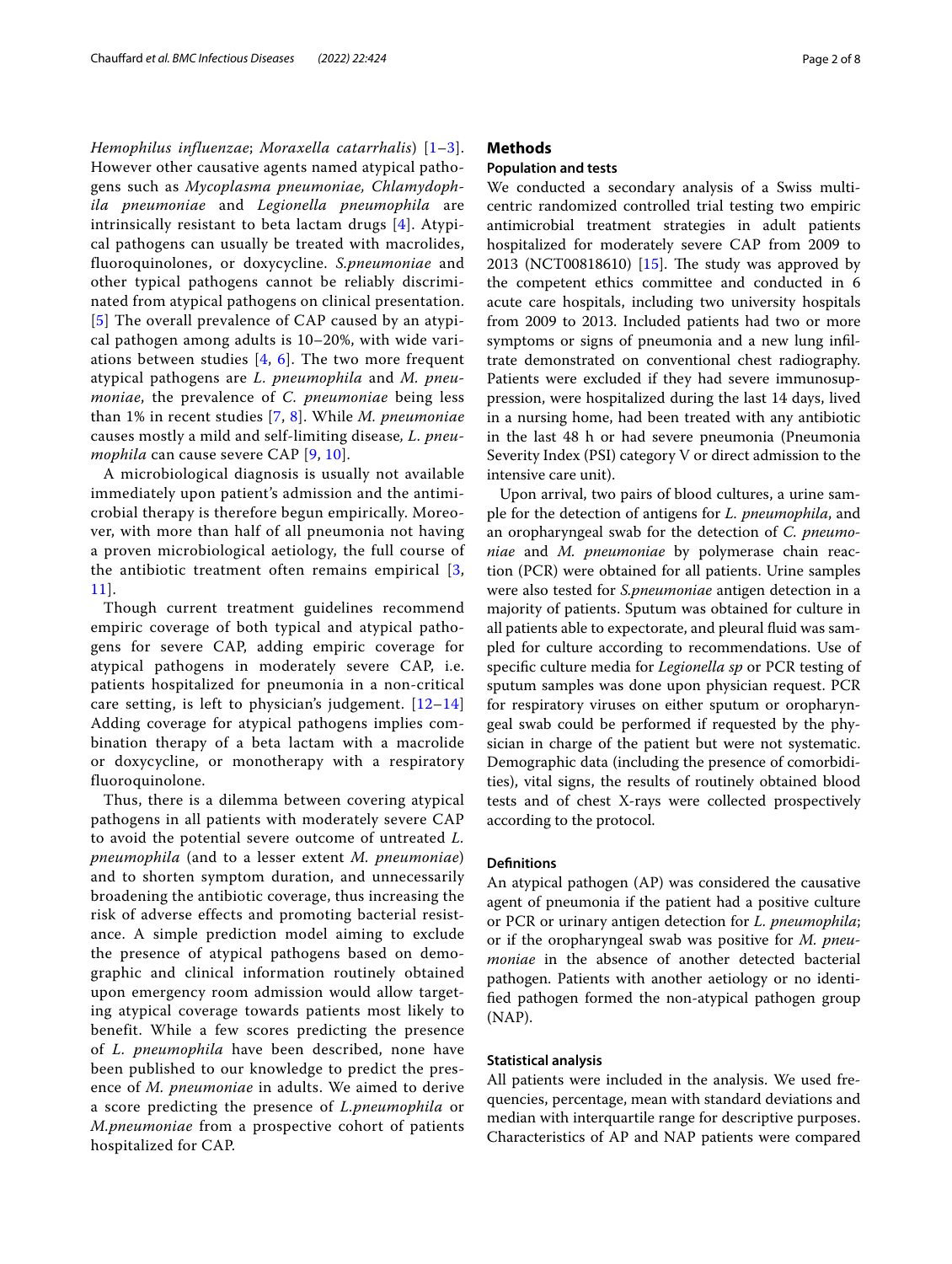using Mann–Whitney *U* test for continuous variables, and Fisher's exact test or Chi-square test for categorical variables, as appropriate.

Factors associated with AP with a  $p$ -value <0.1 were entered in a multivariate logistic regression model, using backward elimination. Because the number of AP patients was 31, a maximum of 6 variables were accepted in the final model  $[16]$  $[16]$ . The baseline dataset included 580 patients. No imputation was made for missing values (complete case analysis). Goodness-of-Fit was assessed with Hosmer and Lemeshow Test.

A predictive score was elaborated using the independent predictive factors identifed in the multivariate analysis. The continuous variables were dichotomized at the best discriminative cut-off selected using the receiver operating characteristic (ROC) curve and Youden Index.

Each predictive factor was assigned a number of points weighted according to Beta coefficient, and the final score was computed by summing the points of all factors present in an individual patient. A ROC curve for the score was built. For each possible cut-off, the sensitivity, specifcity, positive and negative predictive value, positive and negative likelihood ratio, and diagnostic odds-ratio were computed [[17](#page-7-1)]. Because the main aim of this score was to exclude the presence of an atypical pathogen, the threshold with a high sensitivity and negative predictive value was sought.

The study sample was determined by the design of the original study. All p-values are two-tailed and considered signifcant for p<0.05. Data were analysed using IBM SPSS Statistics for Windows, Version 25.0. Armonk, NY: IBM Corp. Released 2017.

# **Results**

Five hundred eighty patients were included in the original cohort. Median age was 76 years (IQR 64–84), and median PSI score was 85 (IQR 68–103). An oropharyngeal swab for detection of *M. pneumoniae* or *C. pneumoniae* by PCR was available in 564 patients (97%), and urine was tested for the presence of *L. pneumophila* antigen in 545 (94%). Atypical pathogens were diagnosed in 31 patients: 16 were *L. pneumophila* and 15 M*. pneumoniae*. No patient was diagnosed with C*. pneumoniae*. The NAP group was composed of 549 patients with 149 having a proven aetiology (88 *S. pneumoniae* and 61 other bacteria) and 400 with unknown aetiology after all microbiological investigations, including a negative oropharyngeal swab for *M. pneumoniae* and urinary antigen testing for *L. pneumophila*.

## **Patients' characteristics**

Univariate comparisons between AP and NAP are dis-played in Table [1](#page-3-0). There was a higher temperature

 $(p=0.03)$  and a trend towards a younger age in the AP group ( $p=0.09$ ). Absence of chest pain ( $p=0.05$ ) and presence of acute confusion  $(p < 0.01)$  were more frequent in the AP group, and there was a trend towards a higher prevalence of non-productive cough in the AP group.

A lower natremia was signifcantly associated with AP  $(p<0.01)$ . CRP was significantly higher in the AP group  $(p<0.01)$ . The leukocytes count tended to be lower in the AP group ( $p=0.09$ ).

Other biomarkers such as urea, glucose, hematocrit, procalcitonin and platelet count, or presence of a pleural efusion on chest X-rays, did not signifcantly difer between groups.

Heart failure was signifcantly more prevalent in the AP group ( $p=0.03$ ). All other comorbidities such as chronic obstructive pulmonary disease (COPD), chronic liver disease, chronic renal disease and active cancer did not signifcantly difer between the aetiological groups, nor did the number of individual comorbidities, alcohol abuse, or previous antibiotic use.

When looking at the seasonal distribution of the diferent aetiologies, the atypical pathogens were more prevalent in autumn  $(p < 0.01)$ .

## **Predictive model specifcation**

Nine variables difered between the AP and NAP groups with a  $p < 0.1$ . We excluded CRP because it was only available in 230 patients, and confusion, because less than 10% of all patients presented this symptom. Therefore, 7 variables were entered in the multivariate model: age, heart failure, chest pain, temperature, inclusion in autumn, natremia and leucocytes count. Temperature and leucocytes count were dismissed by the backward selection, leaving 5 variables in the fnal model with a confrmed goodness-of-fit  $(p=0.30 \text{ by Hosmer and Lemeshow Test})$ (Table [2\)](#page-4-0). Two patients were excluded by the procedure due to an incomplete data set.

Both the presence of heart failure  $(p=0.02)$  and contracting pneumonia during autumnal months ( $p=0.01$ ) were positive predictive factors for the presence of atypical pathogens. The presence of chest pain ( $p=0.01$ ), advanced age  $(p<0.01)$  and higher natremia  $(p=0.01)$ were independent negative predictive factors.

Using the Youden Index, the optimal cut-of were 75 years for age and 135 mmol/L for natremia. After dichotomization of the two variables, all variables remained independent predictive factors in multivariate analysis.

Because the fve independent predictive factors can be easily obtained at admission, they were incorporated in a predictive score. Beta coefficients being all close to one, the same weight was allocated to all factors, and the score equals the number of factors present, for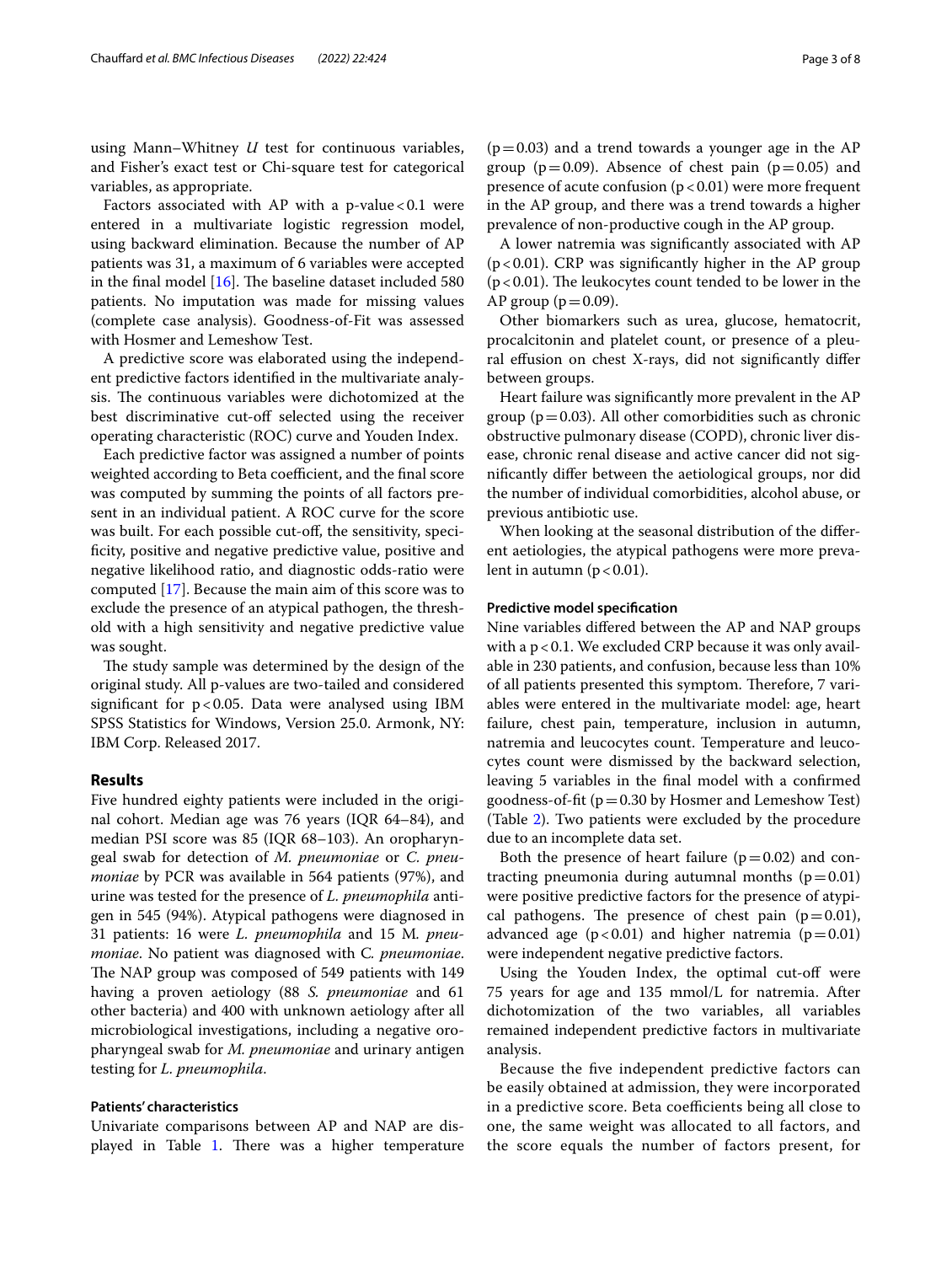<span id="page-3-0"></span>

| Table 1 Characteristics of patients with atypical (AP) or non-atypical (NAP) pneumonia (frequencies with percentage, and means with |  |  |  |
|-------------------------------------------------------------------------------------------------------------------------------------|--|--|--|
| standard deviations)                                                                                                                |  |  |  |

| Variable                              | $AP (N = 31)$ | $NAP (N = 549)$ | P-value |
|---------------------------------------|---------------|-----------------|---------|
| Age (years)                           | 67(17)        | 72 (16)         | 0.09    |
| Gender (male)                         | 19(61)        | 314 (57)        | 0.65    |
| Heart failure                         | 11(36)        | 105 (19)        | 0.03    |
| Chronic obstructive pulmonary disease | 5(16)         | 117(21)         | 0.49    |
| Chronic liver disease                 | 1(3)          | 6(1)            | 0.29    |
| Active cancer                         | 3(10)         | 35(6)           | 0.47    |
| Chronic renal disease                 | 5(16)         | 83 (15)         | 0.88    |
| <b>Diabetes</b>                       | 3(10)         | 93 (17)         | 0.29    |
| Neurological disease                  | 5(16)         | 61(11)          | 0.39    |
| Alcohol abuse                         | 5(16)         | 54 (10)         | 0.26    |
| Number of comorbidities               |               |                 |         |
| $\mathbf 0$                           | 12 (39)       | 217(40)         |         |
| 1                                     | 8(26)         | 177 (32)        | 0.63    |
| >1                                    | 11(36)        | 155 (28)        |         |
| Previous antibiotic treatment         | $\circ$       | 26(5)           | 0.22    |
| Cough                                 | 24 (77)       | 457 (84)        | 0.38    |
| Sputum                                | 15 (48)       | 326 (60)        | 0.22    |
| Chest pain                            | 5(17)         | 187 (34)        | 0.05    |
| Dyspnea                               | 22(73)        | 383 (70)        | 0.70    |
| Fever                                 | 24(77)        | 370 (67)        | 0.25    |
| Confusion                             | 5(16)         | 17(3)           | < 0.01  |
| Temperature                           | 38.2 (1.3)    | 37.9 (1.0)      | 0.03    |
| Heart rate                            | 99 (20)       | 98 (20)         | 0.85    |
| Respiratory rate                      | 25(6)         | 24(6)           | 0.64    |
| Systolic blood pressure               | 135 (17)      | 133 (24)        | 0.64    |
| Diastolic blood pressure              | 77 (11)       | 73 (14)         | 0.11    |
| Hypoxemia (SpO2 < 90% on room air)    | 12(40)        | 279 (52)        | 0.21    |
| Focal signs on chest examination      | 24(77)        | 461 (84)        | 0.33    |
| Natremia (mmol/L) (N = 579)           | 133.4(4)      | 135.9(4)        | < 0.01  |
| Urea (mmol/L) $(N = 569)$             | 7.3(4)        | 7.6(5)          | 0.52    |
| Glucose (mmol/L) (N = 565)            | 7.6(2)        | 7.6(3)          | 0.59    |
| Leukocytes count (G/L)                | 11.5(4.3)     | 13.6(6.4)       | 0.09    |
| Hematocrit (%)                        | 39.3 (5)      | 39.2 (5)        | 0.88    |
| Platelets count (G/L)                 | 212.2 (89)    | 233.8 (97)      | 0.12    |
| Procalcitonin (ug/L) (N = 540)        | 1.5(3)        | 3.8(14)         | 0.81    |
| C-reactive protein (mg/ L) (N = 230)  | 265.6 (112)   | 180.4 (138)     | 0.01    |
| Pleural effusion                      | 6(19)         | 91(17)          | 0.69    |
| Pneumonia Severity Index score        | 86.3 (24)     | 84.2 (25)       | 0.59    |
| Season of inclusion                   |               |                 |         |
| Winter                                | 5(16)         | 207 (38)        | 0.03    |
| Spring                                | 6(19)         | 123 (22)        |         |
| Summer                                | 5(16)         | 76 (14)         |         |
| Autumn                                | 15 (48)       | 143 (26)        |         |

The p-values in bold letters are considered as significant and the ones underlined are inferior to 0.1 and are therefore also used for the multivariate analysis

All data were available for all patients except when stated otherwise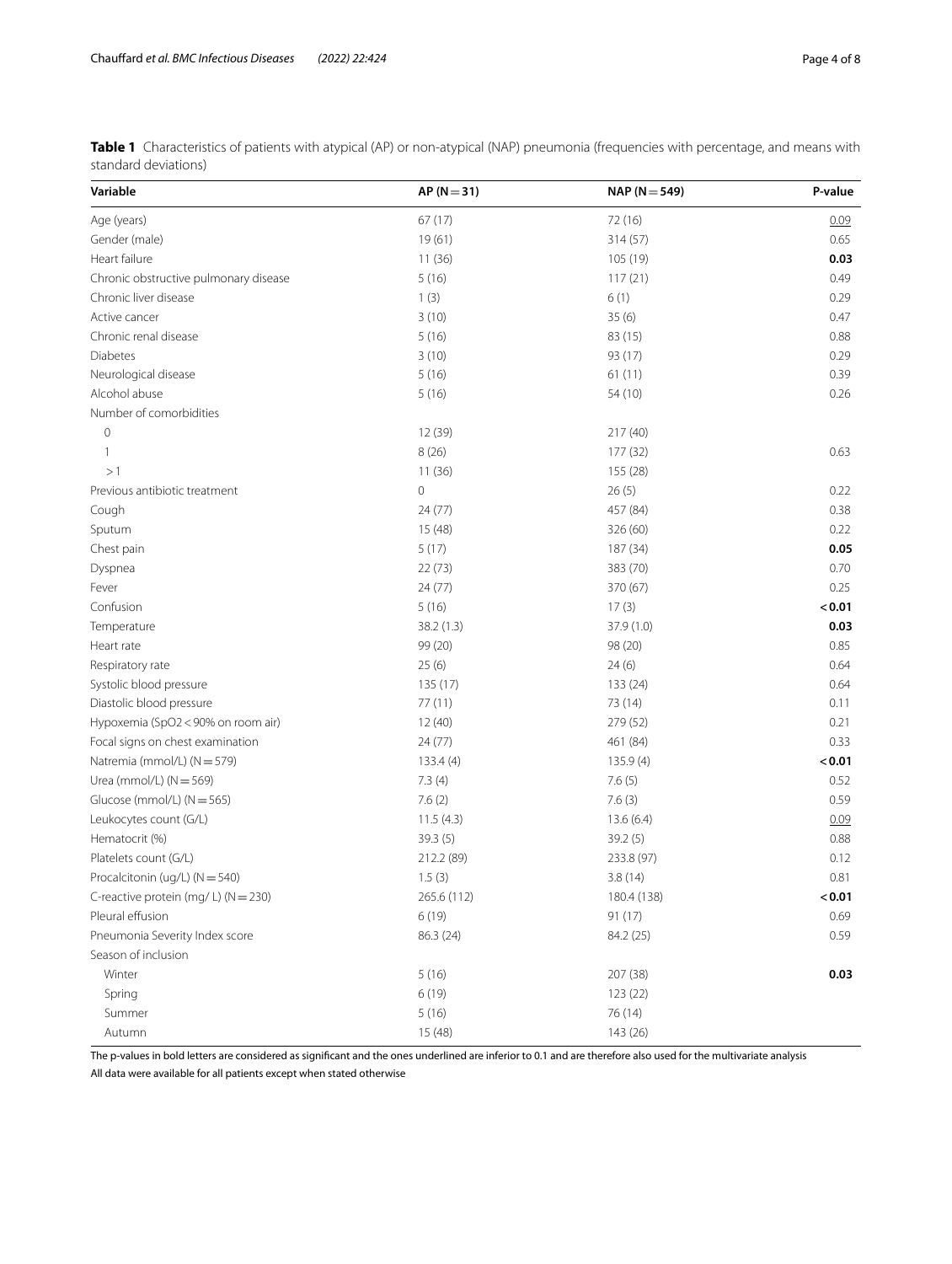<span id="page-4-0"></span>**Table 2** Multivariate association of variables for AP vs. NAP

| Variable                  | Odds<br>ratio | 95% CI             | <b>Beta</b><br>coefficient | P-value |
|---------------------------|---------------|--------------------|----------------------------|---------|
| Age $<$ 75 years          | 2.674         | $1.159-$<br>6.171  | 0.984                      | 0.021   |
| Heart failure             | 2.567         | $1.089 -$<br>6.054 | 0.943                      | 0.031   |
| Absence of chest pain     | 3.001         | $1.099 -$<br>8.195 | 1.099                      | 0.032   |
| Autumn                    | 2.708         | $1.250 -$<br>5.867 | 0.996                      | 0.012   |
| Sodium < 135 mmol/l 2.979 |               | $1.351-$<br>6.568  | 1.092                      | 0.007   |

<span id="page-4-1"></span>**Table 3** The CASH-75 predictive score

| CASH-75 | <b>Clinical feature</b>                  |  |
|---------|------------------------------------------|--|
|         | Absence of Chest pain                    |  |
| А       | Contracting the disease in <b>Autumn</b> |  |
|         | Sodium < $135$ mmol/L                    |  |
|         | Heart failure                            |  |
| 75      | Age $<$ 75 years                         |  |

<span id="page-4-2"></span>**Table 4** Prevalence of an atypical aetiology according to CASH-75 score

| Score         | Number of patients (Frequencies (%)) | <b>Total</b> |     |  |
|---------------|--------------------------------------|--------------|-----|--|
|               | <b>NAP</b> group                     | AP group     |     |  |
| 0             | 23 (100)                             | 0            | 23  |  |
|               | 170 (100)                            | 0            | 170 |  |
| $\mathcal{P}$ | 207 (95.8)                           | 9(4.2)       | 216 |  |
| Β             | 118 (89.4)                           | 14 (10.6)    | 132 |  |
| 4             | 27 (79.4)                            | 7(20.6)      | 34  |  |
| 5             | 3(100)                               | 0            | 3   |  |
| Total         | 548                                  | 30(5.2)      | 578 |  |

a total ranging between zero and five. The mnemonic "CASH-75" can be used to recall the factors composing the score (Table  $3$ ). The higher the score, the more probable the presence of an atypical bacteria (Table [4\)](#page-4-2).

The performance characteristics of the score were then calculated for each cut-off (Table  $5$ ). The ROC curve of the score had an area under the curve (AUC) of 0.78 (95% CI = 0.71 – 0.85) (Fig. [1](#page-5-0)).

*PPV* positive predictive value, *NPV* negative predictive value, *LR*+ positive likelihood ratio, *LR*− negative likelihood ratio, *DOR* diagnostic odds-ratio

With a cut-off set at  $<$  2, a negative test would predict the absence of an atypical pathogen with a sensitivity of 100% and a negative predictive value of 100%. With a cut-off of  $<$  3, the specificity increases to 73%, the sensitivity decreases to 70%, but the negative predictive value remains high at 98%. The cut-off of  $<$  3 has the highest diagnostic odds-ratio.

# **Discussion**

We found that heart failure, absence of chest pain, contracting the disease in autumn, lower natremia and younger age were all independently associated with an atypical aetiology of pneumonia in hospitalized, adult, immunocompetent patients with moderately severe CAP.

A younger age, a higher body temperature and a lower leukocytes count have been associated with the presence of an atypical pathogen in previous studies [[18](#page-7-2)]. Hyponatremia [[19](#page-7-3)[–26](#page-7-4)], absence of chest pain [\[23](#page-7-5), [24,](#page-7-6) [27](#page-7-7), [28](#page-7-8)], and contracting the disease in summer or autumn [[29](#page-7-9)[–31](#page-7-10)] are well-described predicting factors for *Legionella sp* infection.

Chronic heart failure as a risk factor for AP was an unexpected fnding. Heart failure has been associated with a signifcantly lower risk of *Legionella sp* infection in some,  $[20, 25]$  $[20, 25]$  $[20, 25]$  $[20, 25]$  but not all studies.  $[32, 33]$  $[32, 33]$  $[32, 33]$  $[32, 33]$  $[32, 33]$  The relations between pneumonia and heart failure are

<span id="page-4-3"></span>**Table 5** Performances of the CASH-75 score according to different cut-offs

| Cut-off  | Sensitivity (%) | Specificity (%) | <b>PPV</b> (%) | <b>NPV (%)</b> | $LR+$ | LR-  | <b>DOR</b> |
|----------|-----------------|-----------------|----------------|----------------|-------|------|------------|
| $\lt$ 1  | 100             |                 |                | 100            | .04   |      | $+\infty$  |
| $\lt 2$  | 100             | 35              | 8              | 100            | .54   | 0.35 | 4.4        |
| $\lt$ 3  | 70              | 73              |                | 98             | 2.59  | 0.41 | 6.3        |
| $\leq$ 4 | 23              | 94              | 19             | 96             | 3.83  | 0.82 | 4.7        |
| $\leq 5$ |                 | 99              | O              | 95             |       | 1.01 |            |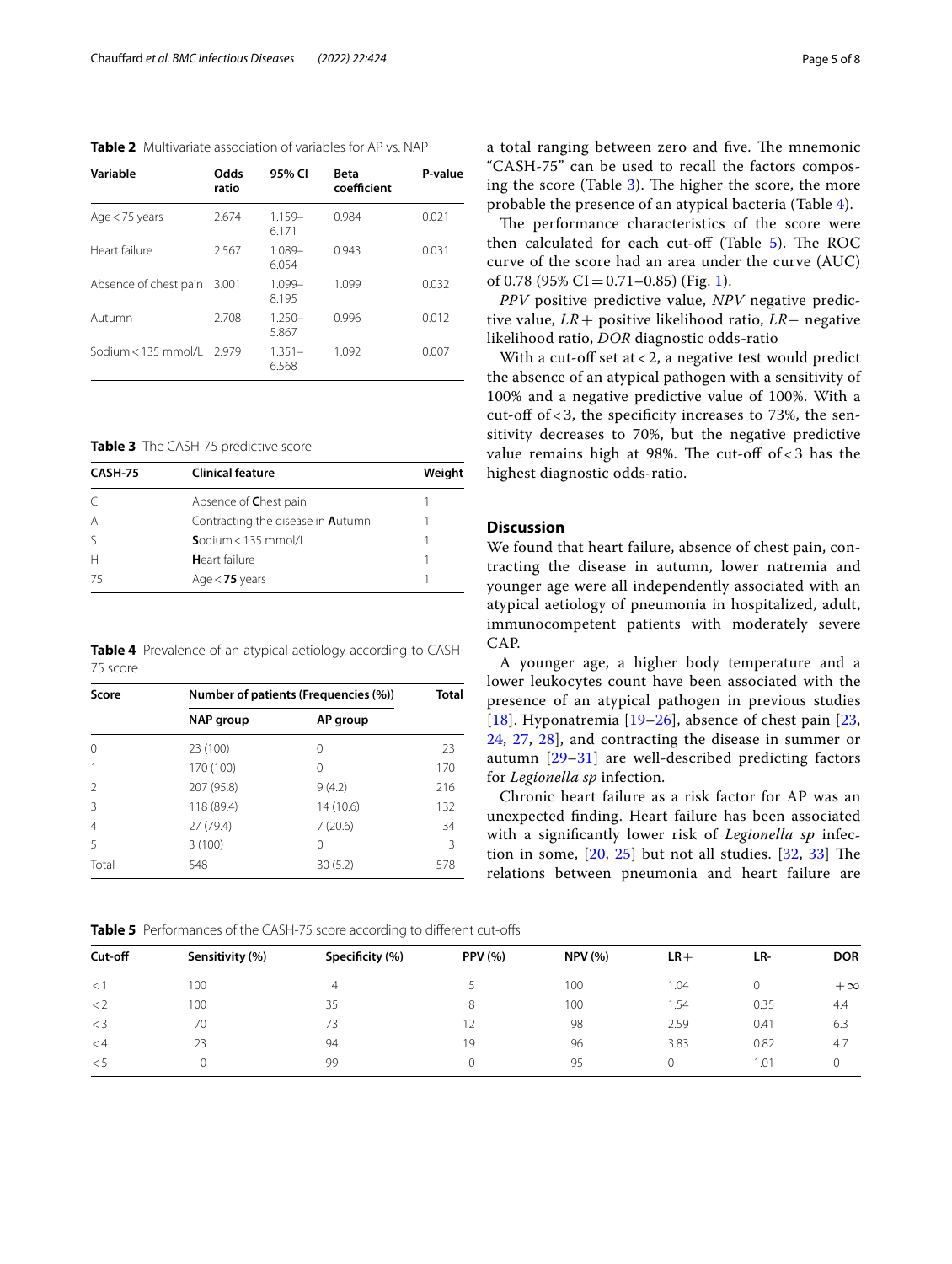<span id="page-5-0"></span>complex and multidirectional. Heart failure is a known risk factor for pneumonia, and pneumonia frequently triggers acute heart failure and other cardiovascular events. Whether the observed association between chronic heart failure and increased risk of AP is causal or a chance fnding should be investigated in other populations.

Confusion was signifcantly associated with the presence of an atypical pathogen in univariate, as extensively described in other studies [\[22](#page-7-15), [34,](#page-7-16) [35\]](#page-7-17). We chose to exclude confusion form the multivariate analysis because its prevalence was lower in our population than in observational studies, probably because our patients were included in an interventional trial and had to sign an informed consent form. This low incidence meant that the impact of confusion on the multivariate model was expected to be low.

With an AUC of 0.78 (95% CI=0.71–0.85), the accuracy of the CASH-75 score is comparable with other scores used for predicting the aetiology of pneumonia. The Legionella score proposed by Fiumefreddo et al.[[20](#page-7-11)] has an AUC of 0.86 in the derivation study and of 0.73 and 0.91 in validation studies [[25,](#page-7-12) [36\]](#page-7-18). Unfortunately, we could not attempt to validate this score in our population, because LDH and C-reactive protein (two of its 6 criteria) were not measured in all patients. The Winthrop-University Hospital (WUH) criteria by Cunha[\[37](#page-7-19)] predicts the presence of *L. pneumophila* with 21 diferent clinical features and a weighted point system. While the original study does not state accuracy, a validation study has described an AUC between 0.68 and 0.72 [[28\]](#page-7-8). The CBPIS scoring system is a weighted point system described by Keller et al. with an AUC calculated at  $0.76$  [\[22](#page-7-15)]. The New Score proposed by Saraya et al. was derived on a cohort of only 102 patients, with an AUC between 0.62 and 0.68 [[21\]](#page-7-20). We did not fnd any score or clinical rule predicting the presence of any atypical pathogens, i.e. not only *L. pneumophila* but also *M. pneumoniae* or *C. pneumoniae*.

We aimed to build a score easy to use at the bedside. All the information needed to compute the CASH-75 score can be obtained through readily available information and routine laboratory tests. The absence of weighting of the diferent items confers simplicity to this score, enhancing its potential usefulness in a busy clinical setting.

We chose to compare patients with AP to both patients with another aetiology (eg. typical bacterial pathogens) and patients without any identifed pathogen. It can be argued that some patients without identifed pathogens had viral pneumonia and as such would not need any antibiotic treatment. Though this assumption is probably true, some of these patients may as well have infection with an undetected bacterial pathogen [[38](#page-7-21), [39](#page-7-22)]. At present, international guidelines do not recommend withholding antibiotics in patients with viral pneumonia, as associated bacterial infection cannot be reliably ruled-out [[12\]](#page-6-10). As our main aim was to allow safe withholding of atypical coverage in all patients presenting with pneumonia, we thought that it was more appropriate to include in the analysis patients without detected pathogens.

The main usefulness of the CASH-75 score is to exclude an atypical bacteria as the causative pathogen in order to safely withdraw atypical coverage from the empiric antibiotic treatment. For this purpose, there are two candidate cut-offs. The first one,  $<$  2, has a sensitivity and negative predictive value of 100%. Using this cutof, antibiotic coverage for atypical pathogens would have been avoided in 193/578 (33%) patients with a score of 0 or 1, without missing any cases of atypical pathogen. Based on the highest diagnostic odds-ratio, the ideal cutoff is  $<$  3. Using this cut-off, atypical antibiotic coverage would be withheld in 400/ 578 (69%) patients, at the cost of 9 CAP caused by atypical pathogens not being covered by an adequate antibiotic. Both cut-ofs may help reduce the prescription of atypical coverage before obtaining the results of any microbiological investigation. This may lead to less bacterial resistance, less drug adverse efects and drug interactions.

This study has several strengths; it was conducted using a prospective multicentric cohort with thorough adjudication of the presence of pneumonia. The protocol mandated search for typical and atypical pathogens in all patients, hence minimizing the risks of misclassifcation.

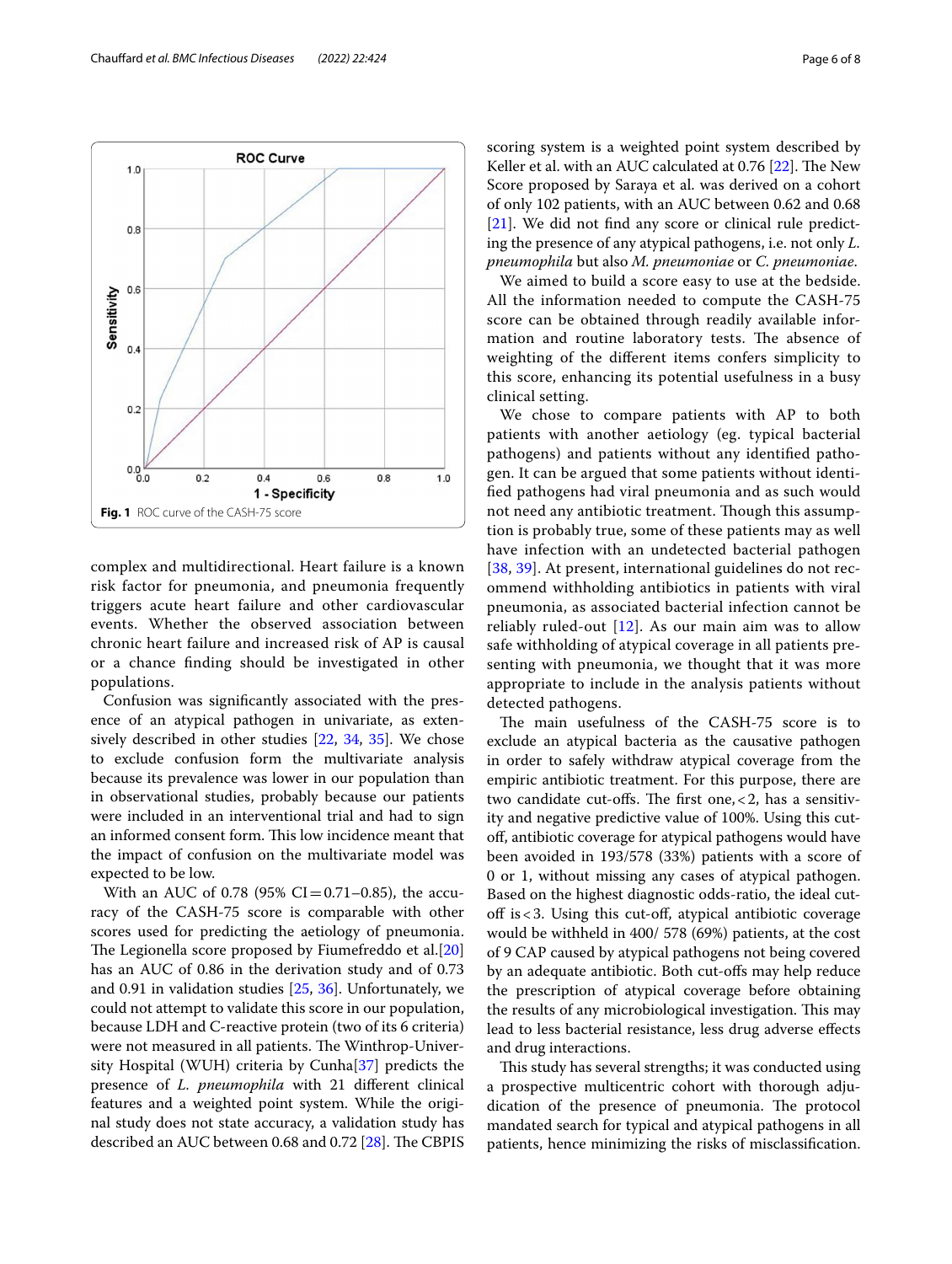Patients were representative of older individuals admitted at the hospital in Switzerland.

Nevertheless, some limitations must be recognized. Not all variables of interest described in the literature were available in our patients. For example, the smoker status remained unknown and the LDH were not measured, both being described in other studies as signifcant predictive factors for the presence of *L. pneumophila*. Because no systematic attempt was made to detect *L.pneumophila* or *M.pneumoniae* by culture or PCR in the sputum, we cannot completely exclude the presence of these pathogens in the NAP group creating a possible classifcation bias. However, all patients were tested for the presence of either pathogens with PCR on an oropharyngeal swab (*M. pneumoniae*) or urinary antigen detection (*L. pneumophila*), making significant misclassification unlikely. The diagnosis was confrmed by chest-X ray, which has lower accuracy than CT-scan for pneumonia [\[40\]](#page-7-23). However, chest X-ray remains a frequently used tool to confrm pneumonia in clinical studies.

Finally, despite the model fulflling the goodness-offt hypothesis, the total number of patients in the AP group was low, and overftting of the score is a possibility, reinforcing the need for external validation.

# **Conclusion**

Some characteristics can help predict an atypical aetiology in patients hospitalized for moderately severe pneumonia. Provided its accuracy is confrmed in other cohorts, the CASH-75 score could help exclude the presence of atypical bacteria using simple, easy to obtain variables. This would enable a safe antibiotic stewardship guided by the CASH-75 score, with benefcial efects on bacterial resistance, drug adverse events and interactions, while maintaining lower costs.

#### **Acknowledgements**

Not applicable.

#### **Author contributions**

AC and NG designed the study, interpreted the data and wrote the frst and subsequent drafts of the manuscript. NG made the analysis. PB, SC, VP, JR and JS made critical revisions of the manuscript for important intellectual content. All authors read and approved the fnal manuscript.

#### **Funding**

The original study was supported by a grant from the Swiss National Science Foundation (3200BO-120074) and grants from the Clinical Trial Unit and the Department of Internal Medicine of Geneva University Hospitals. No fnancial support was used for the present study.

#### **Availability of data and materials**

The datasets generated during the original study and analyzed during the current study are not publicly available due to the absence of adequate repository when the original study was conducted, but are available from the corresponding author on reasonable request.

#### **Declarations**

#### **Ethics approval and consent to participate**

The ethics committees of all participating hospitals and Swissmedic, the Swiss regulatory agency for therapeutic products, approved the protocol of the original study (CER 06-259), which was performed in accordance with the Declaration of Helsinki. All patients provided written informed consent.

## **Consent for publication**

Not applicable.

#### **Competing interests**

The authors have no conficts of interest to declare.

#### **Author details**

<sup>1</sup> Faculty of Medicine, University of Geneva, Geneva, Switzerland. <sup>2</sup> Service de Pneumologie, Centre Hospitalier du Valais Romand, Hôpital du Valais, Sion, Switzerland.<sup>3</sup> Division of General Internal Medicine, Hôpitaux Universitaires de Genève, Geneva, Switzerland. <sup>4</sup> Division of Internal Medicine, Hôpital Riviera Chablais, Rennaz, Switzerland. <sup>5</sup> Service de Médecine Interne, Centre Hospitalier de Rennaz, Rte du Vieux Séquoia 20, 1847 Rennaz, Switzerland. <sup>6</sup>Division of Infectious Diseases, Geneva University Hospitals, Geneva, Switzerland.

#### Received: 23 December 2021 Accepted: 21 April 2022 Published online: 03 May 2022

#### **References**

- <span id="page-6-0"></span>1. Shoar S, Musher DM. Etiology of community-acquired pneumonia in adults: a systematic review. Pneumonia (Nathan). 2020;12:11.
- 2. Torres A, et al. Pneumonia. Nat Rev Dis Primers. 2021;7(1):25.
- <span id="page-6-1"></span>3. Torres A, et al. The aetiology and antibiotic management of communityacquired pneumonia in adults in Europe: a literature review. Eur J Clin Microbiol Infect Dis. 2014;33(7):1065–79.
- <span id="page-6-2"></span>4. Cilloniz C, et al. Community-acquired pneumonia related to intracellular pathogens. Intensive Care Med. 2016;42(9):1374–86.
- <span id="page-6-3"></span>5. Farr BM, et al. Prediction of microbial aetiology at admission to hospital for pneumonia from the presenting clinical features. British Thoracic Society Pneumonia Research Subcommittee. Thorax. 1989;44(12):1031–5.
- <span id="page-6-4"></span>6. Arnold FW, et al. A worldwide perspective of atypical pathogens in community-acquired pneumonia. Am J Respir Crit Care Med. 2007;175(10):1086–93.
- <span id="page-6-5"></span>7. Wellinghausen N, et al. Low prevalence of Chlamydia pneumoniae in adults with community-acquired pneumonia. Int J Med Microbiol. 2006;296(7):485–91.
- <span id="page-6-6"></span>8. Senn L, et al. Does respiratory infection due to *Chlamydia pneumoniae* still exist? Clin Infect Dis. 2011;53(8):847–8.
- <span id="page-6-7"></span>9. von Baum H, et al. Mycoplasma pneumoniae pneumonia revisited within the German Competence Network for Community-acquired pneumonia (CAPNETZ). BMC Infect Dis. 2009;9:62.
- <span id="page-6-8"></span>10. Allgaier J, et al. Risk factors, management, and outcomes of Legionella pneumonia in a large, nationally representative sample. Chest. 2021;159(5):1782–92.
- <span id="page-6-9"></span>11. Jain S, et al. Community-acquired pneumonia requiring hospitalization among US adults. N Engl J Med. 2015;373(5):415–27.
- <span id="page-6-10"></span>12. Metlay JP, et al. Diagnosis and treatment of adults with communityacquired pneumonia. An official clinical practice guideline of the American Thoracic Society and Infectious Diseases Society of America. Am J Respir Crit Care Med. 2019;200(7):e45–67.
- 13. Ewig S, Giesa C. Update: guidelines for the treatment and prevention of adult community-acquired pneumonia 2016: what is new? MMW Fortschr Med. 2017;159(3):51–2.
- <span id="page-6-11"></span>14. Woodhead M, et al. Guidelines for the management of adult lower respiratory tract infections–full version. Clin Microbiol Infect. 2011;17(Suppl 6):E1-59.
- <span id="page-6-12"></span>15. Garin N, et al. beta-Lactam monotherapy vs beta-lactam-macrolide combination treatment in moderately severe community-acquired pneumonia: a randomized noninferiority trial. JAMA Intern Med. 2014;174(12):1894–901.